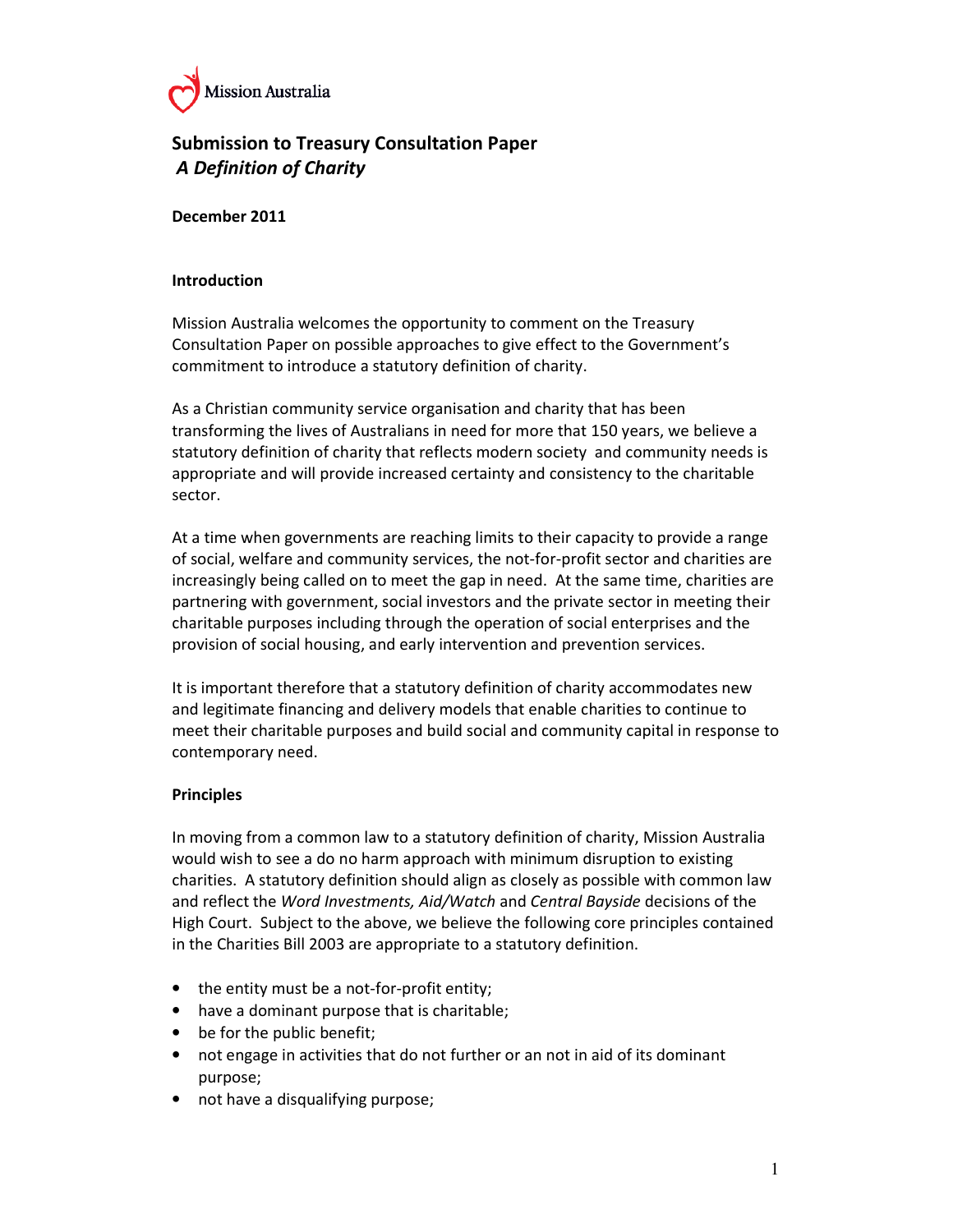- not engage in conduct that constitutes a serious offence; and
- is not an individual, partnership, a political party, a superannuation fund or a government body.

## Charitable purpose

 Mission Australia supports "charitable purpose" as a main focus for a statutory definition. We support the principle that "activity" should support "charitable purpose". However, this principle is a fundamental issue of governance for charity boards and should appropriately be monitored by regulatory powers of the Australian Charities and Not for Profits Commission (ACNC). The reporting mechanisms and information available on the common portal proposed for ACNC should be sufficient to determine if a charity's activities are not in the furtherance its charitable purposes and warrant disqualification.

# Public Benefit

 Mission Australia supports the public benefit provisions contained in the Charities Bill 2003 as a staring point for a statutory definition of charity. We would want enabling legislation to accommodate a contemporary and evolving understanding of public benefit to include, for example, early intervention and prevention programs. As a community housing provider we would wish the provision of social and affordable housing, either through charity management or ownership, recognised in a statutory definition.

 However, Mission Australia would not support the removal of the presumption of public benefit for the first three heads of charity. We see no advantage in setting aside existing common law practice and foresee additional administrative burdens for charities under these heads should the presumption of public benefit be removed. We believe that the current provision where the onus is on the ATO to demonstrate that a charity does not provide a public benefit should continue to apply and could be incorporated into the powers of the ACNC.

## Advocacy

 Mission Australia would wish to see a statutory definition of charity incorporate the principles established in the Aid/Watch decision that generation of public debate by lawful means, concerning matters arising under one of the established heads of charity, is itself an activity beneficial to the community. We would therefore support changes to the Charities Bill 2003 to remove attempting to change the law or government policy as a disqualifying activity.

 As a faith informed organisation assisting families, children, young people, homeless and unemployed, Mission Australia advocates for policy change on behalf of our disadvantaged clients, consistent with our charitable purpose. Ministers and politicians regularly visit our services and programs, and on occasion make policy announcements, both outside and during election periods. Similarly we issue